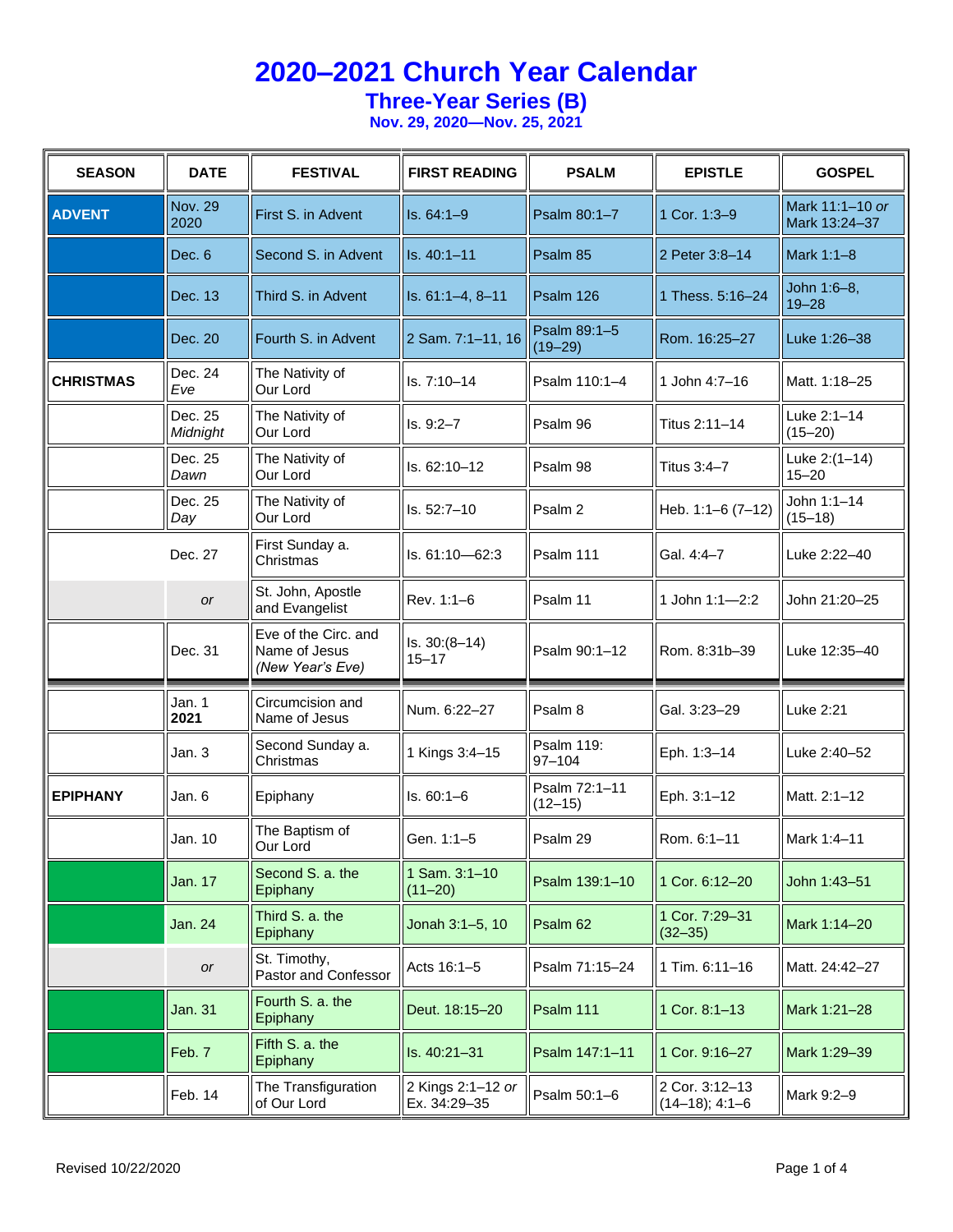**Three-Year Series (B)**

| <b>SEASON</b>                  | <b>DATE</b>         | <b>FESTIVAL</b>                                          | <b>FIRST READING</b>      | <b>PSALM</b>                                | <b>EPISTLE</b>               | <b>GOSPEL</b>                                          |
|--------------------------------|---------------------|----------------------------------------------------------|---------------------------|---------------------------------------------|------------------------------|--------------------------------------------------------|
| <b>ASH</b><br><b>WEDNESDAY</b> | Feb. 17             | Ash Wednesday                                            | Joel 2:12-19              | Psalm 51:1-13<br>$(14 - 19)$                | 2 Cor. 5:20b-<br>6:10        | Matt. 6:1-6,<br>$16 - 21$                              |
| <b>LENT</b>                    | Feb. 21             | First S. in Lent                                         | Gen. 22:1-18              | Psalm 25:1-10                               | James 1:12-18                | Mark 1:9-15                                            |
|                                | Feb. 28             | Second S. in Lent                                        | Gen. 17:1-7,<br>$15 - 16$ | Psalm 22:23-31                              | Rom. 5:1-11                  | Mark 8:27-38                                           |
|                                | Mar. 7              | Third S. in Lent                                         | Ex. 20:1-17               | Psalm 19                                    | 1 Cor. 1:18-31               | John 2:13-22<br>$(23 - 25)$                            |
|                                | <b>Mar. 14</b>      | Fourth S. in Lent                                        | Num. 21:4-9               | Psalm 107:1-9                               | Eph. 2:1-10                  | John 3:14-21                                           |
|                                | <b>Mar. 21</b>      | Fifth S. in Lent                                         | Jer. 31:31-34             | Psalm 119:9-16                              | Heb. 5:1-10                  | Mark 10: (32-34)<br>$35 - 45$                          |
| <b>HOLY WEEK</b>               | <b>Mar. 28</b>      | Palm Sunday /<br>Sunday of the Passion                   | Zech. 9:9-12              | Psalm 118:19-29<br><b>or</b><br>Ps. 31:9-16 | Phil. 2:5-11                 | Mark 14:1-15:47<br>or Mark 15:1-47<br>or John 12:20-43 |
|                                | Apr. 1              | Holy (Maundy)<br>Thursday                                | Ex. 24:3-11               | Psalm 116:12-19                             | 1 Cor. 10:16-17              | Mark 14:12-26                                          |
|                                | Apr. 2              | Good Friday                                              | Is. 52:13-53:12           | Psalm 22 or<br>Psalm 31                     | Heb. 4:14-16;<br>$5:7-9$     | John 18:1-19:42<br>or John 19:17-30                    |
| <b>EASTER</b>                  | Apr. 4              | The Resurrection of<br>Our Lord<br><b>Easter Sunrise</b> | Ex. 15:1-11               | <b>Psalm 118:</b><br>$15 - 29$              | 1 Cor. 5:6b-8                | John 20:1-18                                           |
|                                | Apr. 4              | The Resurrection of<br>Our Lord Easter Day               | Is. 25:6-9                | Psalm 16                                    | 1 Cor. 15:1-11               | Mark 16:1-8                                            |
|                                | Apr. 11             | Second S. of Easter                                      | Acts 4:32-35              | Psalm 148                                   | 1 John 1:1-2:2               | John 20:19-31                                          |
|                                | Apr. 18             | Third S. of Easter                                       | Acts 3:11-21              | Psalm 4                                     | 1 John 3:1-7                 | Luke 24:36-49                                          |
|                                | Apr. 25             | Fourth S. of Easter                                      | Acts 4:1-12               | Psalm 23                                    | 1 John 3:16-24               | John 10:11-18                                          |
|                                | <b>or</b>           | St. Mark, Evangelist                                     | Is. 52:7-10               | Psalm 146                                   | 2 Tim. 4:5-18                | Mark 16:14-20                                          |
|                                | May 2               | Fifth S. of Easter                                       | Acts 8:26-40              | Psalm 150                                   | 1 John 4:1-11<br>$(12 - 21)$ | John 15:1-8                                            |
|                                | May 9               | Sixth S. of Easter                                       | Acts 10:34-48             | Psalm 98                                    | 1 John 5:1-8                 | John 15:9-17                                           |
|                                | May 13              | The Ascension of<br>Our Lord                             | Acts 1:1-11               | Psalm 47                                    | Eph. 1:15-23                 | Luke 24:44-53                                          |
|                                | May 16              | Seventh S. of Easter                                     | Acts 1:12-26              | Psalm 1                                     | 1 John 5:9-15                | John 17:11b-19                                         |
| <b>PENTECOST</b>               | May 23              | The Day of Pentecost                                     | Ezek. 37:1-14             | Psalm 139:1-12<br>$(13 - 16)$               | Acts 2:1-21                  | John 15:26-27;<br>$16:4b - 15$                         |
|                                | May 30              | The Holy Trinity                                         | $Is. 6:1-8$               | Psalm 29                                    | Acts 2:14a, 22-36            | John 3:1-17                                            |
|                                | June 6<br>(Prop. 5) | Second S. a.<br>Pentecost                                | Gen. 3:8-15               | Ps. 130                                     | 2 Cor. 4:13-5:1              | Mark 3:20-35                                           |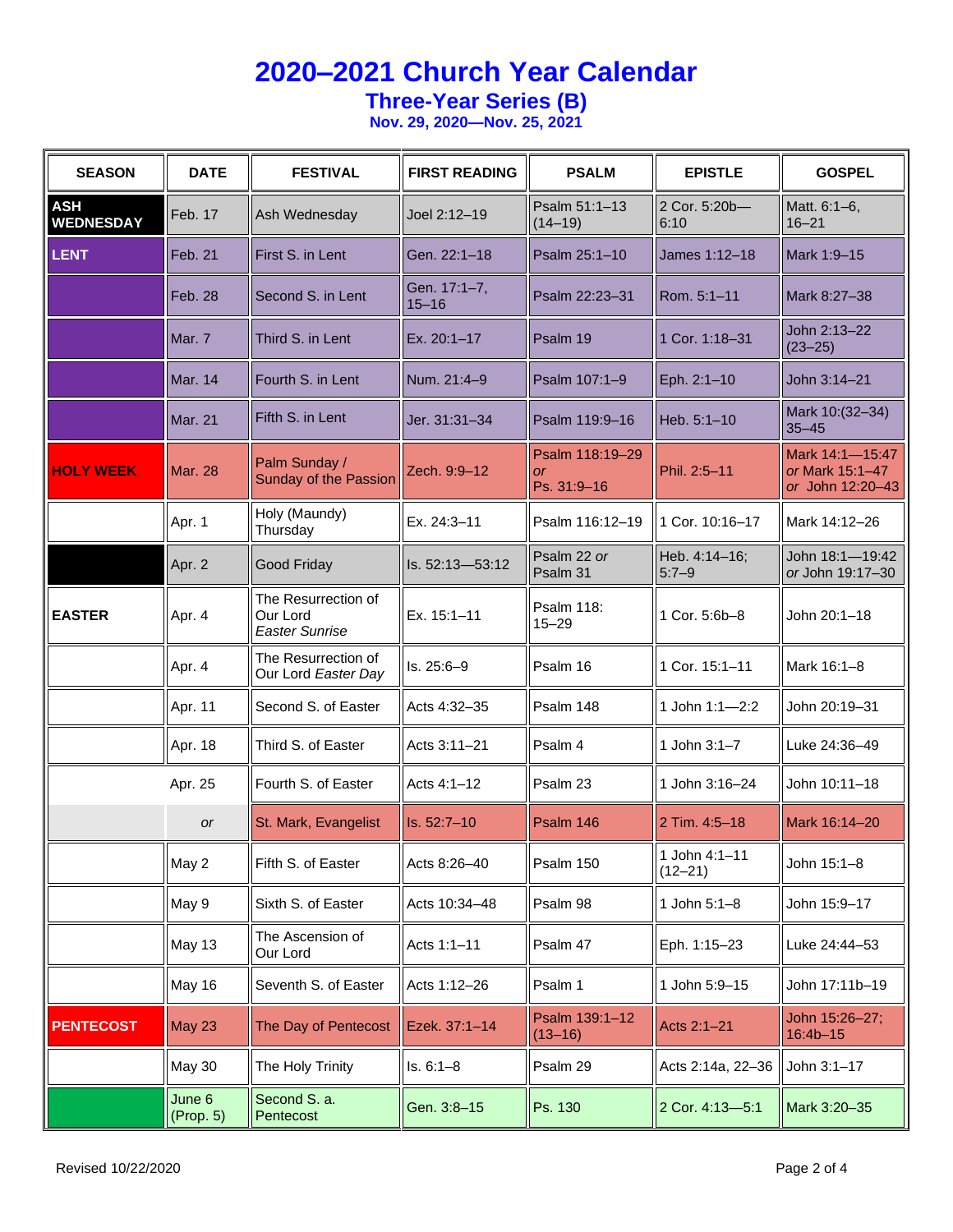**Three-Year Series (B)**

| <b>SEASON</b> | <b>DATE</b>            | <b>FESTIVAL</b>                          | <b>FIRST READING</b>                           | <b>PSALM</b>                   | <b>EPISTLE</b>                 | <b>GOSPEL</b>                |
|---------------|------------------------|------------------------------------------|------------------------------------------------|--------------------------------|--------------------------------|------------------------------|
|               | June 13<br>(Prop. 6)   | Third S. a. Pentecost                    | Ezek. 17:22-24                                 | Psalm 1                        | 2 Cor. 5:1-10<br>$(11 - 17)$   | Mark 4:26-34                 |
|               | June 20<br>(Prop. 7)   | Fourth S. a. Pentecost Job 38:1-11       |                                                | Psalm 124                      | 2 Cor. 6:1-13                  | Mark 4:35-41                 |
|               | June 27<br>(Prop. 8)   | Fifth S. a. Pentecost                    | Lam. 3:22-33                                   | Psalm 30                       | 2 Cor. 8:1-9,<br>$13 - 15$     | Mark 5:21-43                 |
|               | July 4<br>(Prop. 9)    | Sixth S. a. Pentecost                    | Ezek. 2:1-5                                    | Psalm 123                      | 2 Cor. 12:1-10                 | Mark 6:1-13                  |
|               | July 11<br>(Prop. 10)  | Seventh S. a.<br>Pentecost               | Amos 7:7-15                                    | Psalm 85:<br>$(1-7)$ 8-13      | Eph. 1:3-14                    | Mark 6:14-29                 |
|               | July 18<br>(Prop. 11)  | Eighth S. a. Pentecost                   | Jer. $23:1-6$                                  | Psalm 23                       | Eph. 2:11-22                   | Mark 6:30-44                 |
|               | July 25<br>(Prop. 12)  | Ninth S. a. Pentecost                    | Gen. 9:8-17                                    | Psalm 136:1-9                  | Eph. 3:14-21                   | Mark 6:45-56                 |
|               | or                     | St. James the Elder,<br>Apostle          | Acts 11:27-12:5                                | Psalm 56                       | Rom. 8:28-39                   | Mark 10:35-45                |
|               | Aug. 1<br>(Prop. 13)   | Tenth S. a. Pentecost                    | Ex. 16:2-15                                    | Psalm 145:10-21                | Eph. 4:1-16                    | John 6:22-35                 |
|               | Aug. 8<br>(Prop. 14)   | Eleventh S. a.<br>Pentecost              | 1 Kings 19:1-8                                 | Psalm 34:1-8                   | Eph. 4:17-5:2                  | John 6:35-51                 |
|               | Aug. 15<br>(Prop. 15)  | Twelfth S. a.<br>Pentecost               | Prov. 9:1-10 or<br>Josh. 24:1-2a,<br>$14 - 18$ | Psalm 34:12-22                 | Eph. 5:6-21                    | John 6:51-69                 |
|               | or                     | St. Mary, Mother of<br>Our Lord          | $Is. 61:7-11$                                  | Psalm 45:10-17                 | Gal. 4:4-7                     | Luke 1: (39-45)<br>$46 - 55$ |
|               | Aug. 22<br>(Prop. 16)  | Thirteenth S. a.<br>Pentecost            | Is. 29:11-19                                   | Psalm 14                       | Eph. 5:22-33                   | Mark 7:1-13                  |
|               | Aug. 29<br>(Prop. 17)  | Fourteenth S. a.<br>Pentecost            | Deut. 4:1-2, 6-9                               | <b>Psalm 119:</b><br>129-136   | Eph. 6:10-20                   | Mark 7:14-23                 |
|               | <b>or</b>              | The Martyrdom of<br>St. John the Baptist | Rev. 6:9-11                                    | Psalm 71: 1-8                  | Rom. 6:1-5                     | Mark 6:14-29                 |
|               | Sept. 5<br>(Prop. 18)  | Fifteenth S. a.<br>Pentecost             | ls. 35:4-7a                                    | Psalm 146                      | James 2:1-10,<br>$14 - 18$     | Mark 7:(24-30)<br>$31 - 37$  |
|               | Sept. 12<br>(Prop. 19) | Sixteenth S. a.<br>Pentecost             | Is. 50:4-10                                    | Psalm 116:1-9                  | James $3:1-12$                 | Mark 9:14-29                 |
|               | Sept. 19<br>(Prop. 20) | Seventeenth S. a.<br>Pentecost           | Jer. 11:18-20                                  | Psalm 54                       | James 3:13-4:10   Mark 9:30-37 |                              |
|               | Sept. 26<br>(Prop. 21) | Eighteenth S. a.<br>Pentecost            | Num. 11:4-6,<br>10-16, 24-29                   | <b>Psalm 104:</b><br>$27 - 35$ | James $5:(1-12)$<br>$13 - 20$  | Mark 9:38-50                 |
|               | Oct. 3<br>(Prop. 22)   | Nineteenth S. a.<br>Pentecost            | Gen. 2:18-25                                   | Psalm 128                      | Heb. 2:1-13<br>$(14 - 18)$     | Mark 10:2-16                 |
|               | Oct. 10<br>(Prop. 23)  | Twentieth S. a.<br>Pentecost             | Amos 5:6-7,<br>$10 - 15$                       | Psalm 90:12-17                 | Heb. 3:12-19                   | Mark 10:17-22                |
|               | Oct. 17<br>(Prop. 24)  | Twenty-first S. a.<br>Pentecost          | Eccl. 5:10-20                                  | Psalm 119:9-16                 | Heb. 4:1-13<br>$(14 - 16)$     | Mark 10:23-31                |